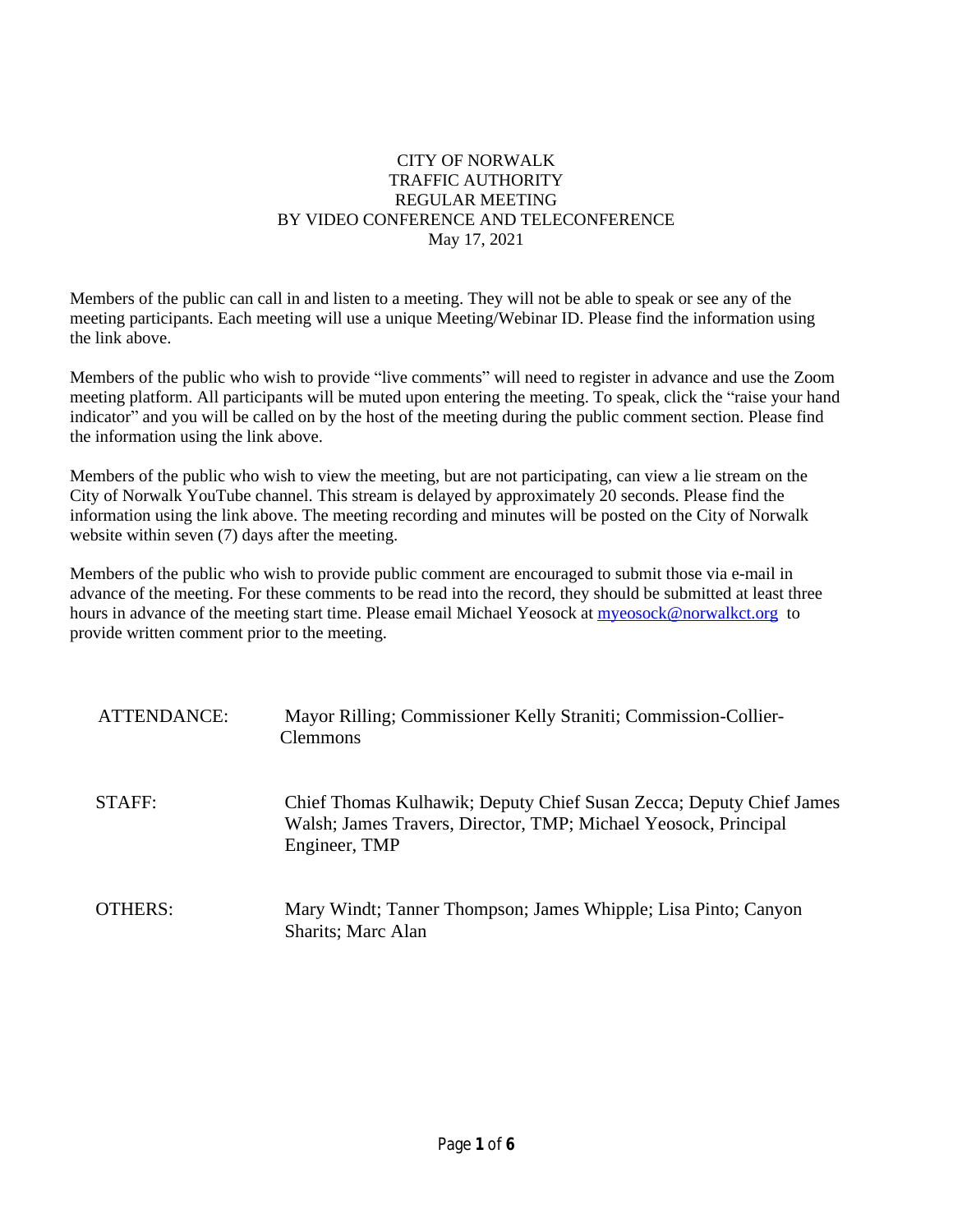Mayor Rilling called the meeting order at 4:00PM.

# **PUBLIC PARTICIPATION**

Ms. Windt stated that she is here to speak on item 8 of the agenda and that she is in support of the item to create a drop-off/pick-up zone because currently people are using the no parking zone and the fire zone area for drop off and pick up.

Mr. Thompson introduced himself to the Commission and said that he is a member of the Bike/Walk Commission.

# **1. APPROVE THE MINUTES OF THE TRAFFIC AUTHORITY MEETING OF MONDAY, APRIL 19, 2021.**

## **\*\* COMMISSIONER STRANITI MOVED TO APPROVE THE MINUTES OF THE TRAFFIC AUTHORITY MEETING OF MONDAY, APRIL 19, 2021 AS SUBMITTED. \*\* THE MOTION PASSED WITH ONE ABSTENTION- COMMISSIONER COLLIER-CLEMMONS.**

#### **2. APPROVE THE CLOSURE OF RIVER STREET FOR THE WALL STREET NEGHBOROOD ASSOCIATION'S MAKE MUSIC DAY ON WEDNESDAY, JUNE 21, 2021 FROM 11:00AM TO 10:00PM.**

Mr. Yeosock said that on Wednesday, June 21, 2021, the Wall Street Association would like to close River Street for an event. Mr. Alan said that he is the event coordinator for this event and this will be the third year that Norwalk has participated in the official "Make Music Day" celebration, and it is a worldwide event and is based on free music events for the public. He said this year they would like to do part of the event on River Street because it is centrally located in the Wall Street area and there will still be access to the Yankee Doodle Garage from Burnell Blvd. He said all of the surrounding businesses have been notified of the event and there has been a positive reaction. He also said the Norwalk Arts Commission is endorsing the event and it will be safe upscale event and will be limiting the amount of people in the street at any given time.

## **\*\* COMMISSIONER STRANITI MOVED TO APPROVE THE CLOSURE OF RIVER STREET FOR THE WALL STREET NEIGHBORHOOD ASSOCIATION'S MAKE MUSIC DAY ON WEDNESDAY, JUNE 21, 2021 FROM 11:00AM TO 10:00PM. \*\* THE MOTION PASSED UNANIMOUSLY.**

# **3. APPROVE TEMPORARY NO PARKING ON MILTON PLACE, RIDGEWOOD ROAD, BRYAN ROAD AND THE PARKING SPACES IN FRONT OF FIVE MILE RIVER NURSERY SCHOOL ON PENNOYER STREET FOR MIDSUMMER NIGHT'S DREAM AT PINKNEY PARK FROM JUNE 8, 2021 TO JULY 8, 2021.**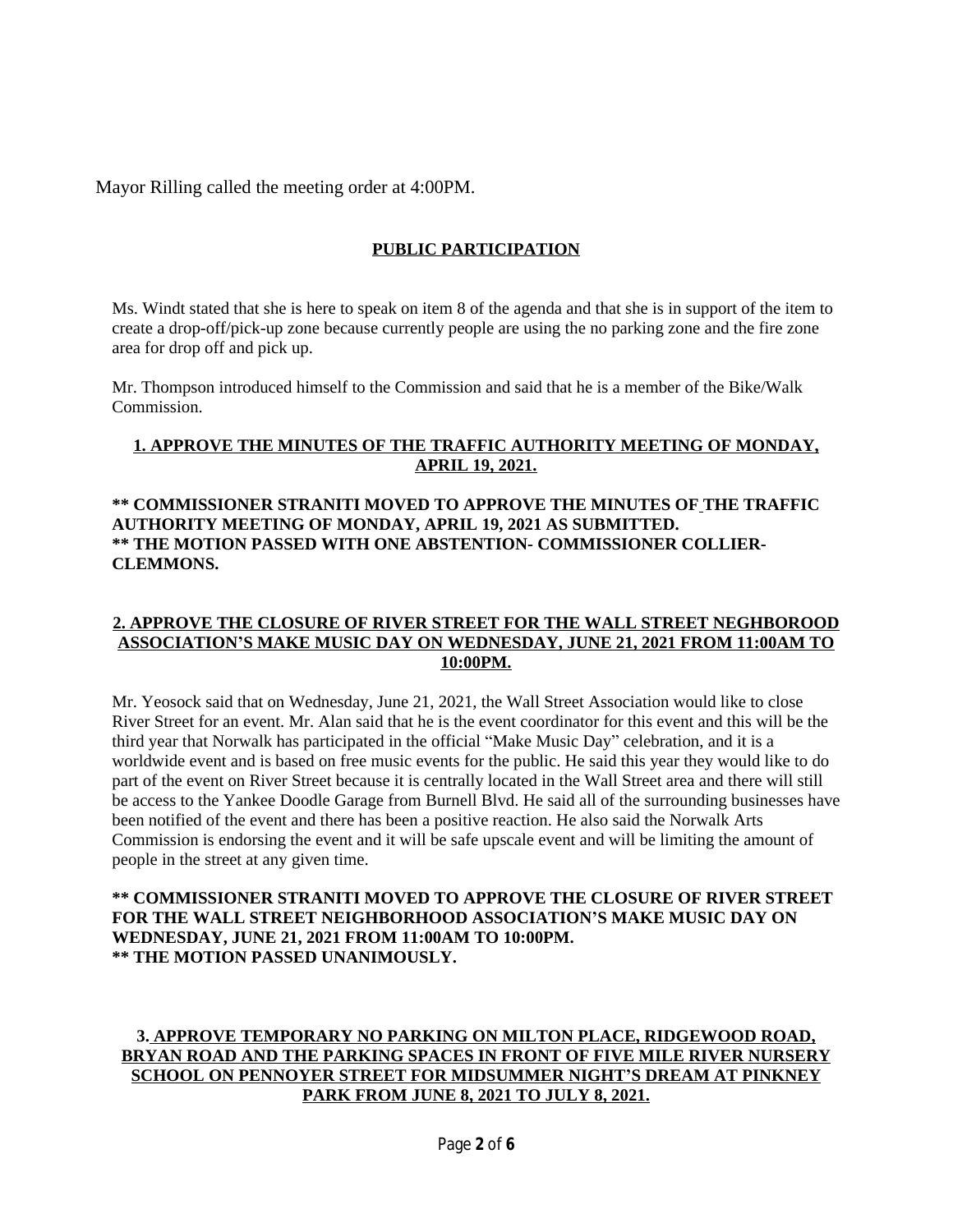Mr. Yeosock said this is a traditional event that is held at the park and they close the parking spaces.

#### **\*\* COMMISSIONER STRANITI MOVED TO APPROVE THE TEMPORARY NO PARKING ON MILTON PLACE, RIDGEWOOD ROAD, BRYAN ROAD AND THE PARKING SPACES IN FRONT OF FIVE MILE RIVER NURSERY SCHOOL ON PENNOYER STREET FOR MIDSUMMER NIGHT'S DREAM AT PINKNEY PARK FROM JUNE 8, 2021 TO JULY 8, 2021. \*\* THE MOTION PASSED UNANIMOUSLY.**

# **4. APPROVE THE TRAFFIC CONTROL PLAN FOR THE ROWAYTON FUN RUN ON SUNDAY, JUNE 20, 2021.**

# **\*\* COMMISSIONER COLLIER-CLEMMONS MOVED TO APPROVE THE TRAFFIC CONTROL PLAN FOR THE ROWAYTON FUN RUN ON SUNDAY, JUNE 20, 2021. \*\* THE MOTION PASSED UNANIMOUSLY.**

## **5. APPROVE THE TRAFFIC CONTROL PLAN TO ALLOW FOR ONE-WAY TRAFFIC ONLY ON ROTON AVENUE FOR TRAFFIC EXITING THE ROWAYTON FIR WORKS ON SUNDAY, JULY 4, 2021.**

Mr. Yeosock said that he had received an email earlier today that they may be postponing the fireworks. Mayor Rilling said he also received an email earlier stating that they will be recommending postponing the fireworks until September 18, 2021, but they have not received an official word regarding the cancellation.

**\*\* COMMISSIONER COLLIER- CLEMMONS MOVED TO APPROVE THE TRAFFIC CONTROL PLAN TO ALLOW FOR ONE-WAY TRAFFIC ONLY ON ROTON AVENUE FOR TRAFFIC EXITING THE ROWAYTON FIR WORKS ON SUNDAY, JULY 4, 2021. SUBJECT TO CONTINUING WITH THE CURRENT PLAN. \*\* THE MOTION PASSED UNANIMOUSLY.**

## **6. APPROVE THE ROAD CLOSURE PLAN FOR THE SONO HALF/5K MARATHON ON SUNDAY, OCTOBER 3, 2021.**

Mr. Whipple said they are excited to do the race this year and that it will be the seventh year and that it was held virtually last year but feel the race this year can be held in person safely. He said in 2019 they had switched from having the race on Saturday and moved it to Sunday, and also changed the course so that the race did not go down East or West Avenue and had received very positive feedback and the plan is to do the same this year. Mr. Yeosock said they have also been coordinating with representatives from the Walk Bridge project.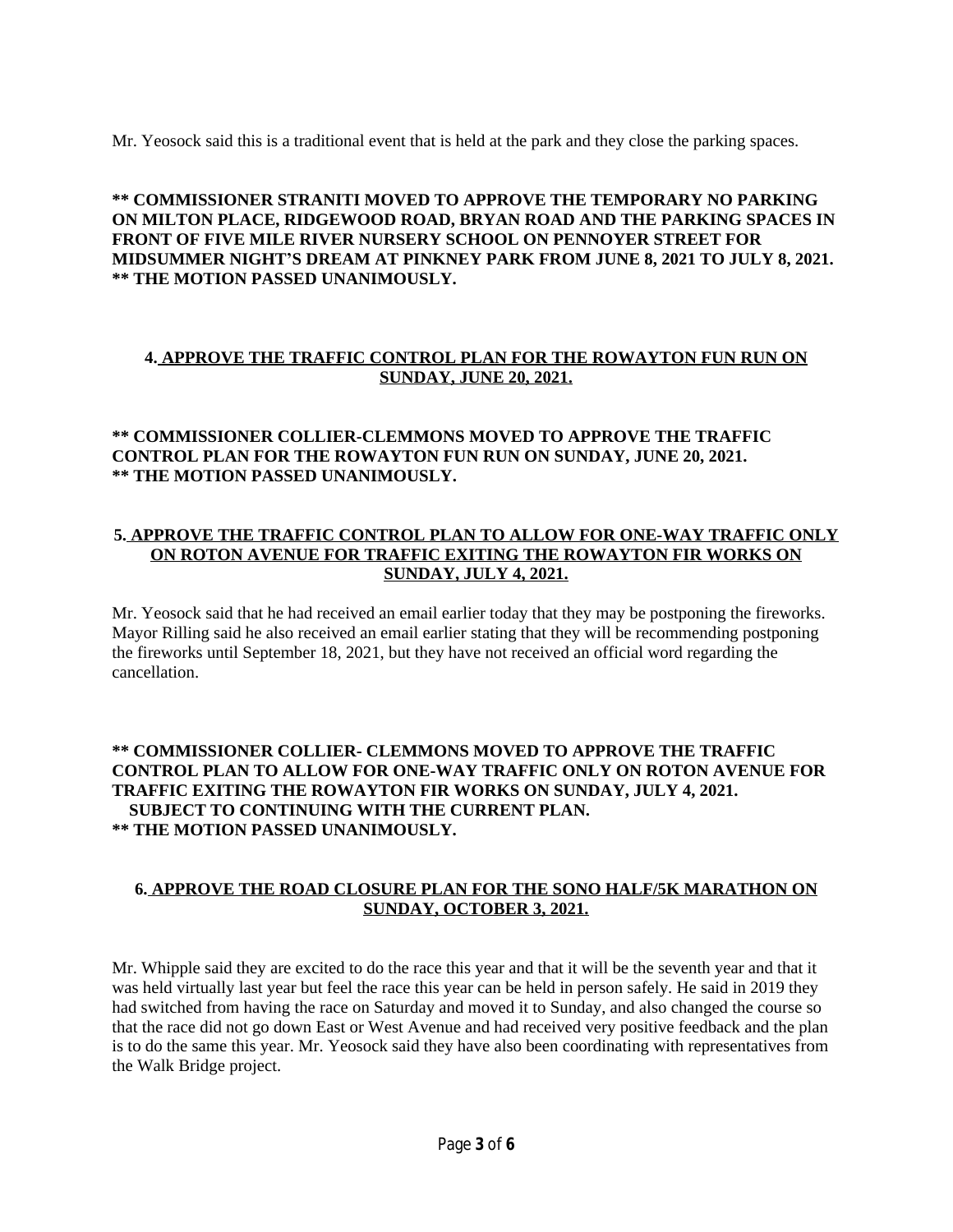# **\*\* COMMISSIONER- COLLIER-CLEMMONS MOVED TO APPROVE THE ROAD CLOSURE PLAN FOR THE SONO HALF/5K MARATHON ON SUNDAY, OCTOBER 3, 2021. \*\* THE MOTION PASSED UNANIMOUSLY.**

# **7. APPROVE THE INSTALLATION OF 4 PARKING SPACES ON WALL STREET EAST OF ISAACS STREET AS SHOWN ON THE PLAN.**

Mr. Travers said this is a request from a local business in the area as well as The Parking Authority and when the angled parking spaces were created it moved a single lane of traffic so there is no longer a need for the extra space for a travel lane, and it will also provide the business some additional parking spaces. Mayor Rilling asked if staff has looked at the location. Mr. Travers said "yes" and he had measured and determined that four parking spaces can be installed safely.

# **\*\* COMMISSIONER- COLLIER- CLEMMONS MOVED TO APPROVE THE INSTALLATION OF 4 PARKING SPACES ON WALL STREET EAST OF ISAACS STREET AS SHOWN ON THE PLAN.**

**\*\* THE MOTION PASSED UNANIMOUSLY.**

# **8. APPROVE THE INSTALLATION OF A PICK-UP/DROP-OFF PARKING SPACE ON SECOND STREET FROM THE DRIVEWAY FOR THE MARVIN FOR 35' TO THE EAST.**

Mr. Travers said that staff had looked at the request and believes it has warrant and helps keep our senior citizens mobile and would largely be used for pick up and drop off to the facility and staff is in support of the request.

#### **\*\* COMMISSIONER STRANITI MOVED TO APPROVE THE INSTALLATION OF A PICK-UP/DROP-OFF PARKING SPACE ON SECOND STREET FROM THE DRIVEWAY FOR THE MARVIN FOR 35' TO THE EAST. \*\* THE MOTION PASSED UNANIMOUSLY.**

#### **9. APPROVE THE CLOSURE OF 3 PARKING SPACES IN FRONT OF 3-5 WALL STREET FOR OUTDOOR DINING. CLOSURE SUBJECT TO COORDINATION WITH PLANNED CITY CONSTRUCTION PROJECTS.**

Mr. Travers said this was for an application that was received for on street dining and staff has had discussions with DPW and there is some planned sewer work that will be done in the area and when the work is getting done the outdoor dining space will be moved to the west and shared with the adjacent restaurant, but until that time staff supports the request. Mayor Rilling asked if the merchants have been notified and are in agreement. Mr. Travers said "yes" and staff has received a letter of support from the adjacent property owners.

# **\*\* COMMISSIONER COLLIER-CLEMMONS MOVED TO APPROVE THE CLOSURE OF 3 PARKING SPACES IN FRONT OF 3-5 WALL STREET FOR OUTDOOR DINING. CLOSURE SUBJECT TO COORDINATION WITH PLANNED CITY CONSTRUCTION PROJECTS.**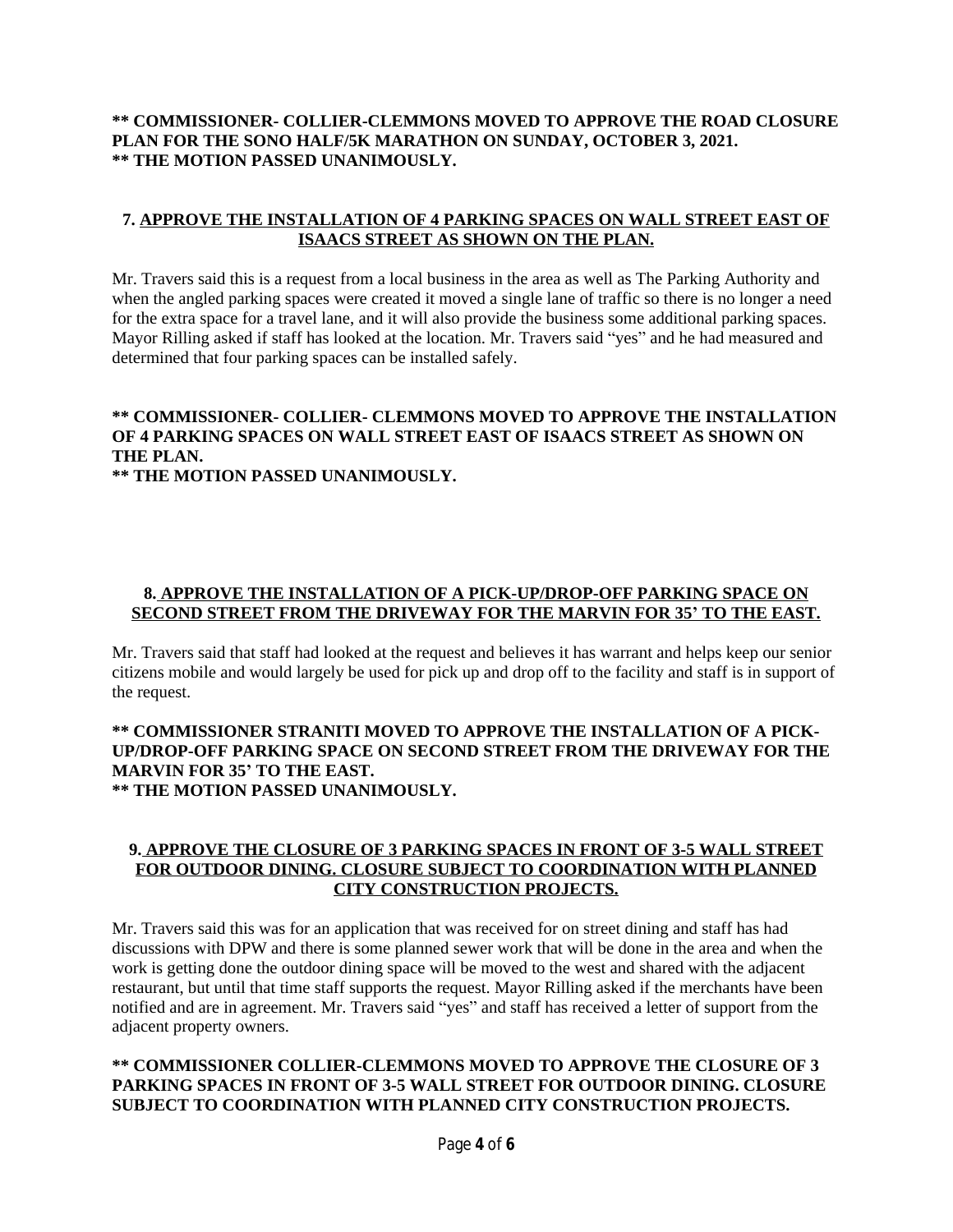#### **\*\* THE MOTION PASSED UNANIMOUSLY.**

#### **10. CONCUR WITH THE DEPARTMENT'S RECOMMENDATION TO LOWER THE SPEED LIMIT TO25 MPH ON NORTH WATER STREET, NORTH MAIN STREET AND WATER STREET AND FORWARD TO THE STATE OF CONNECTICUT OSTA FOR APPROVAL.**

Mr. Travers said staff has reviewed the area of Washington Street and these locations are in the same area and staff is continuing with our recommendation of a 25MPH speed limit. He said they are covered under a blanket permit that the city has which states the speed limit is 30MPH unless posted and OSTA no longer supports a blanket permit so each street has to be reviewed individually and submitted from the local Traffic Authority for their consideration. He staff will continue to look to be sure that all of our streets are safe. Mayor Rilling asked if there has been a response received for the Washington Street request. Mr. Travers said "no' not yet. Mayor Rilling requested that there be a press release once these have been approved to make people aware that we are working to make our roadways safer.

## **\*\* COMMISSIONER COLLIER-CLEMMONS MOVED TO APPROVE TO CONCUR WITH THE DEPARTMENT'S RECOMMENDATION TO LOWER THE SPEED LIMIT TO25 MPH ON NORTH WATER STREET, NORTH MAIN STREET AND WATER STREET AND FORWARD TO THE STATE OF CONNECTICUT OSTA FOR APPROVAL. \*\* THE MOTION PASSED UNANIMOUSLY.**

# **11. APPROVE THE INSTALLATION OF A CROSSWALK ON GREGORY BLVD AT MARION AVENUE.**

Mr. Yeosock said there has been a request received from the neighborhood to install a crosswalk and staff looked at the area and supports the request.

Ms. Pinto said she is a board member for the Marvin Beach Association and said the requested crosswalk is to facilitate the crossing to The Marvin Beach Yacht Club and during the summer there is a fair amount of foot traffic and is in a blind spot around a corner.

# **\*\* COMMISSIONER COLLIER-CLEMMONS MOVED TO APPROVE THE INSTALLATION OF A CROSSWALK ON GREGORY BLVD AT MARION AVENUE. \*\* THE MOTION PASSED UNANIMOUSLY.**

# **DISCUSSION ITEMS/ COMMENTS**

# **1. BUTLER STREET ROAD CLOSURE- JUNE 4-6 FOR NORWALK ART SPACE OPENING.**

Mayor Rilling said he is concerned about closing Butler Street where there is a large amount of truck traffic that goes to the Transfer Station and asked if staff has looked at the plan. Mr. Travers said "yes" and the request is the close one road and staff thought with the adjacent roadways could be used for traffic.